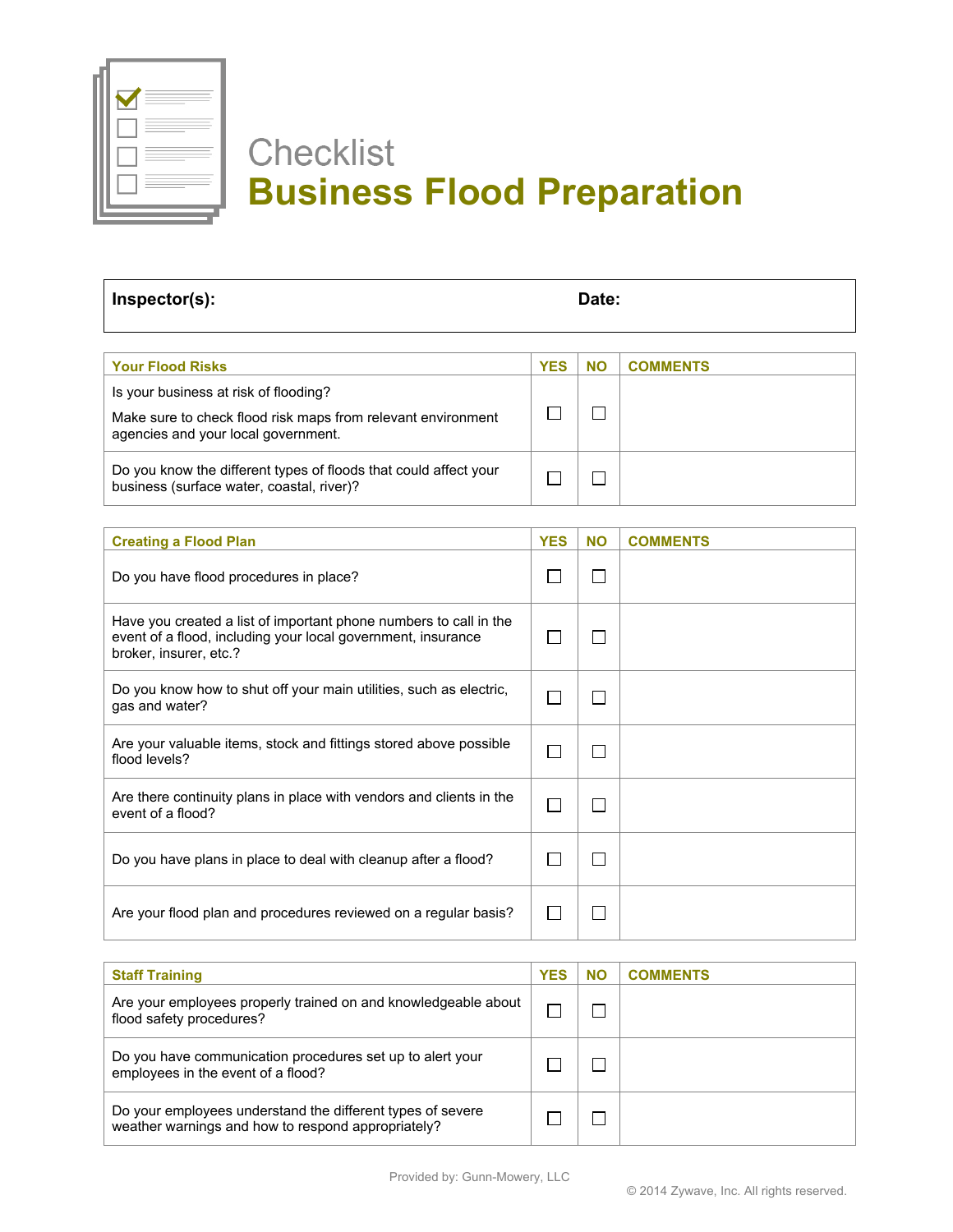| Are your employees aware of safety issues that can arise with       |  |
|---------------------------------------------------------------------|--|
| flooding, including contaminated garbage, utilities concerns, sharp |  |
| objects and pest infestations?                                      |  |

 $\Box$ 

| <b>General Flood Procedures</b>                                                                                                     | <b>YES</b> | <b>NO</b> | <b>COMMENTS</b> |
|-------------------------------------------------------------------------------------------------------------------------------------|------------|-----------|-----------------|
| Do you have flood protection products installed?                                                                                    |            |           |                 |
| Do you have flood prevention materials, such as plywood, plastic<br>sheeting, sand, sandbags and tools available and ready for use? |            |           |                 |
| Are electric sockets and wiring raised above potential flood<br>levels?                                                             |            |           |                 |
| Is your customer and supplier data stored safely and backed up<br>on a regular basis?                                               |            |           |                 |
| Are all of the drains running from your premises in good working<br>order?                                                          |            |           |                 |
| Do you have cleanup procedures in place?                                                                                            |            |           |                 |
| Have you removed all valuable equipment to higher areas?                                                                            |            |           |                 |
| Have all vehicles been moved to higher ground?                                                                                      |            |           |                 |

| <b>Flood Insurance</b>                                                                                            | <b>YES</b> | <b>NO</b> | <b>COMMENTS</b> |
|-------------------------------------------------------------------------------------------------------------------|------------|-----------|-----------------|
| Do you have flood insurance? Is it sufficient to cover possible<br>losses and damage from a flooding situation?   |            |           |                 |
| Does your flood insurance cover business interruption?                                                            |            |           |                 |
| Do you know what information you need to provide or document<br>when submitting a claim?                          |            |           |                 |
| Do you have your broker's/insurer's contact information at the<br>ready?                                          |            |           |                 |
| Do you keep an up-to-date inventory of your important<br>possessions to facilitate any claims that are submitted? |            |           |                 |

| <b>Evacuation Procedures</b>                                                                                          | <b>YES</b> | <b>NO</b> | <b>COMMENTS</b> |
|-----------------------------------------------------------------------------------------------------------------------|------------|-----------|-----------------|
| Do you have a system in place to evacuate employees and any<br>third parties on the premises in the event of a flood? |            |           |                 |
| Can your employees execute the evacuation plan quickly and<br>efficiently?                                            |            |           |                 |
| Do you have a safe shelter for your employees to evacuate to in<br>the event of a flood?                              |            |           |                 |